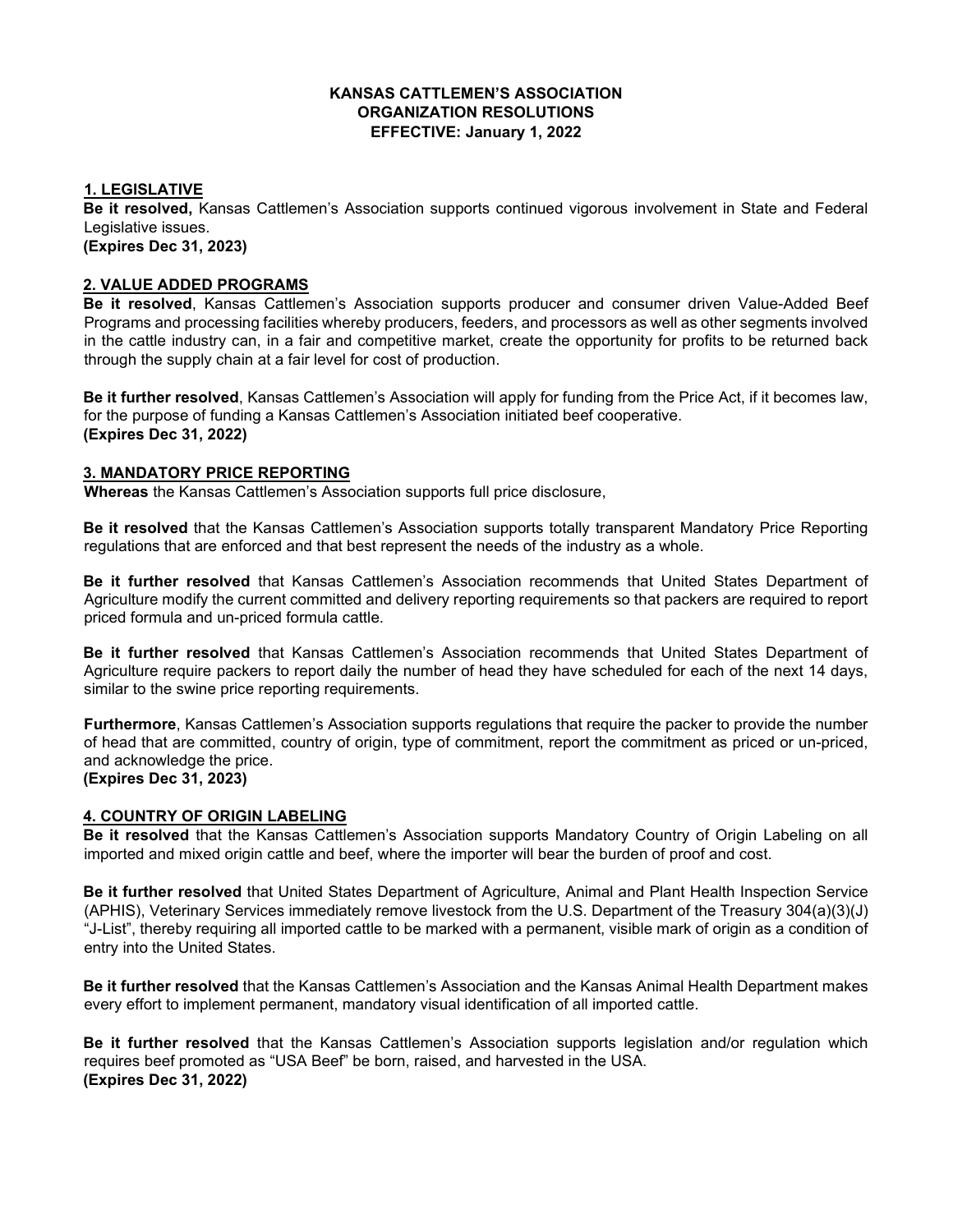## **5. TRADE**

**Be it resolved** that the Kansas Cattlemen's Association supports keeping trade quotas and tariffs in negotiations of the trade talks, so the cattle industry is represented fairly;

**Be it resolved**, Kansas Cattlemen's Association supports disease prevention protocols that are equal to or above United States Department of Agriculture standards;

**Furthermore, be it resolved**, these protocols should be enforced and incorporated into fair trade negotiations. **(Expires Dec 31, 2023)**

### **6. BIO-SECURITY**

**Whereas** the Department of Homeland Security has chosen Manhattan, Kansas as the site of the National Bio and Agro Defense Facility,

**And whereas** the livestock population of the United States is susceptible to numerous foreign diseases and an outbreak can have severe consequences for producers and consumers.

**Be it resolved**, Kansas Cattlemen's Association expects to be informed by Homeland Security and will work with Homeland Security and/or United States Department of Agriculture to protect producers from the potential release of hazardous materials and/or contaminations.

**Be it further resolved**, Kansas Cattlemen's Association strongly promotes extensive biosecurity measures to prevent the release of animal disease agents into the environment;

**Be it resolved**, the Kansas Cattlemen's Association supports maintaining and implementing a workable emergency management plan;

**Furthermore, be it resolved**, the Kansas Cattlemen's Association supports the ban of all livestock and beef imports from infected countries and or trading partners entering the U.S.A. until the Bovine Spongiform Encephalopathy (BSE) or Foot and Mouth Disease as well as any and all other emerging infectious disease countries' cattle and beef are proven safe.

## **(Expires Dec 31, 2022)**

#### **7. CAPTIVE SUPPLIES**

**Whereas,** the Packers and Stockyards Act of 1921: Section 202, if properly enforced, would be a strong deterrent to the use of captive supplies to depress live cattle prices as shown by supporting data.

**Be it resolved,** Kansas Cattlemen's Association supports the elimination of non-negotiated base price captive supplies.

**Be it further resolved,** Kansas Cattlemen's Association defines captive supply as any cattle owned or controlled by a packer for more than 14 days prior to slaughter.

**Bet if further resolved**, Kansas Cattlemen's Association demands that congress fund the Packers and Stockyards Act of 1921: Section 202. **(Expires Dec 31, 2023)**

#### **8. PACKER BAN**

**Be it resolved,** Kansas Cattlemen's Association supports the ban of packer ownership or control of cattle for more than 14 days prior to slaughter, with exemption for actively owned producer cooperatives, startup processors and those slaughtering not more than 125,000 head per year.

**Be it further resolved,** the amount on ownership of 125,000 is amendable if we (Kansas Cattlemen's Association) succeed in getting more competition into the marketplace over time. **(Expires Dec 31, 2022)**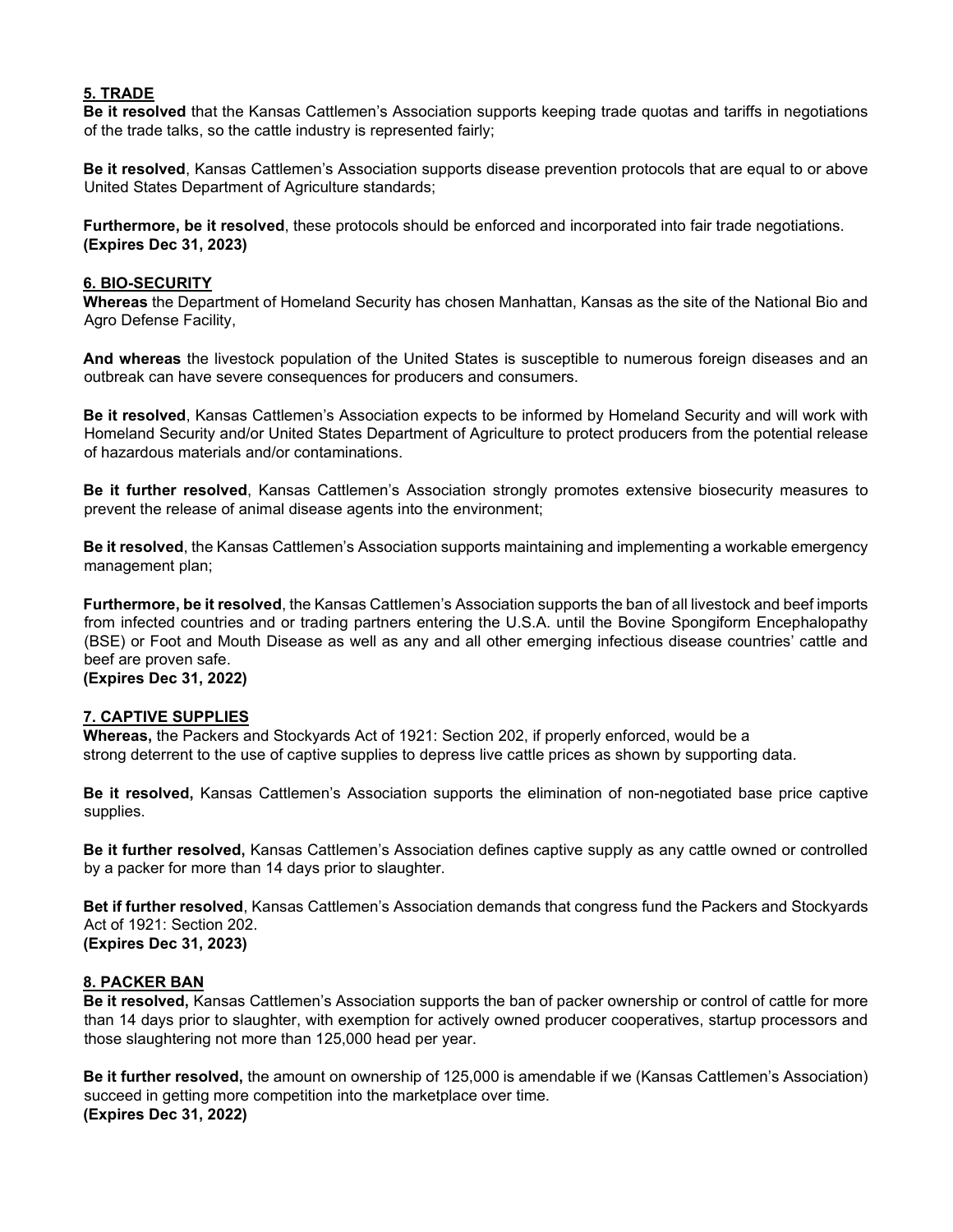## **9. FIELD POSITIONS**

**Be it resolved** that the Kansas Cattlemen's Association supports a full-time Kansas Cattlemen's Association Field Representative position, as funds are available. **(Expires Dec 31, 2023)**

### **10. BEEF CHECKOFF**

**Whereas,** the Beef Checkoff is a mandated producer funded program,

**And whereas,** the Beef Promotion and Research Act of 1985, statute 7 states that The Beef Checkoff is formed to enable cattle producers to establish, finance, and carry out a coordinated program of research, producer and consumer information, and promotion to improve, maintain, and develop markets for cattle, beef, and beef products**.** 

**Be it resolved**, Kansas Cattlemen's Association supports the promotion to improve, maintain, and develop markets for USA cattle;

**Be it resolved**, Kansas Cattlemen's Association encourages United States Department of Agriculture to mandate that each state beef council develop a process in which members of the state beef councils be directly elected by Checkoff paying producers themselves;

**Be it further resolved**, Kansas Cattlemen's Association seeks involvement in all Checkoff issues, state and national, and seeks representation on the Kansas Beef Council.

**Be it further resolved**, Kansas Cattlemen's Association supports a mandatory/refundable producer-controlled beef Checkoff which will provide funding for efforts having the effect of increasing profit per head to the producer, such as research, promotion and funding for other efforts including the preservation and maintenance of competitive markets,

**Be it further resolved**; Kansas Cattlemen's Association supports using Checkoff dollars to promote USA beef.

**Be it further resolved,** Kansas Cattlemen's Association supports immediate separation of the Federation of State Beef Councils from the National Cattlemen's Beef Association and including Cattlemen's Beef Board funding for active political lobbying groups that are recipients of funding tied to the Cattlemen's Beef Board under the guise of research, development, and promotion which call for a complete audit of Federation monies to determine if serious co-mingling of funds have occurred.

**Be it further Resolved,** Kansas Cattlemen's Association supports the immediate removal of the voting rights of the federation of state beef councils, and the concerning of business be totally controlled by the cattlemen's beef board only, a 100% appointed board. **(Expires Dec 31, 2023)**

#### **11. DEAD ANIMAL REMOVAL**

**Be it resolved**, the Kansas Cattlemen's Association supports dead animal removal and encourages private industry to open new rendering plants in all areas of the state. **(Expires Dec 31, 2023)**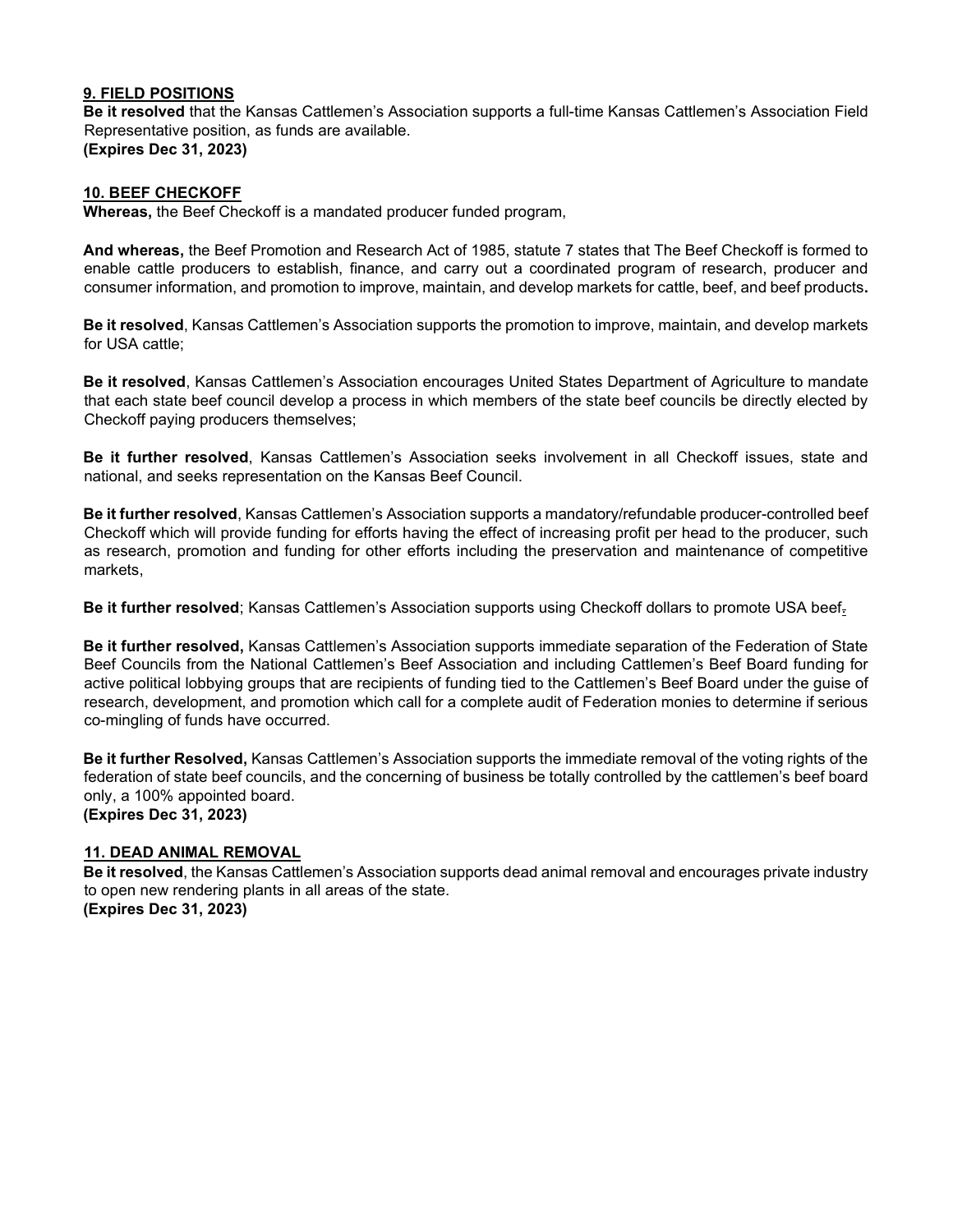### **12. NATIONAL ID PLAN**

**Whereas**, Kansas Cattlemen's Association supports animal health and disease prevention.

**Be it resolved**, Kansas Cattlemen's Association will sit at the table to address animal health and animal disease prevention.

**Furthermore**, Kansas Cattlemen's Association supports identifying cattle through visual tags and brands and supports a voluntary producer initiative rather than a federal mandatory animal identification system.

**Furthermore, be it resolved**, Kansas Cattlemen's Association encourages the United States Department of Agriculture and Congress to support and maintain the identity of the United States cattle industry and, therefore, the United States cattle industry shall not be referred to as the "North American cattle industry," which includes the United States, Canada and Mexico.

#### **(Expires Dec 31, 2022)**

## **13. PACKERS & STOCKYARDS ACT OF 1921**

**Whereas,** according to the Drake Journal of Ag Law, the Grain Inspection Packers and Stockyards Administration lacks the resources and talent to effectively litigate competition cases,

**Whereas,** Kansas Cattlemen's Association supports the strict enforcement of the current Packers and Stockyards Act of 1921,

**Be it resolved,** Kansas Cattlemen's Association encourages the Packers and Stockyards Act be amended to allow for treble damages to the injured party and recovery of attorney's fees in private actions. **(Expires Dec 31, 2023)**

## **14. KANSAS ANTITRUST LAWS**

**Be it resolved,** Kansas Cattlemen's Association supports to amend the Kansas antitrust laws to cover monopsony (one buyer) specifically, in that: Any merger, combination, contract or practice that reduces competition, price, or market access for producers of food and fiber products in this state shall be prohibited unless it is shown, by clear and convincing evidence, that the pro-competitive effects outweigh the anticompetitive effects and are: (a) directly related to the challenged practice; (b) not achievable by alternative means; and (c) are, or are highly likely to be, passed on to consumers or producers.

**(Expires Dec 31, 2022)**

#### **15. STUDENT LOANS**

**Be it resolved,** Kansas Cattlemen's Association supports that in order to get some immediate financial help to young farmers and ranchers, State and Federal Student Loans of graduates that return to full time production agriculture, be forgiven or paid from federal funds on a basis of one year on the farm or ranch equals one year of loans forgiven. This would apply to all loans that are currently active to encourage and help bring young people back to the rural communities, much like the Doctors to rural Communities Program. This should include not only 4-year degrees, but trade schools as well.

**(Expires Dec 31, 2023)**

#### **16. KANSAS BRAND LAW**

**Whereas,** livestock can be transported or sold in the state of Kansas without proof of ownership,

**Be it resolved,** Kansas Cattlemen's Association supports a brand inspection law and enforcement of said law. **(Expires Dec 31, 2022)**

#### **17. DISASTER ASSISTANCE**

**Be it resolved,** Kansas Cattlemen's Association supports the United States Department of Agriculture continued immediate support for farmers and ranchers who were severely affected by disasters and/or trade disputes and until it is deemed unnecessary by county Farm Services Agency. **(Expires Dec 31, 2022)**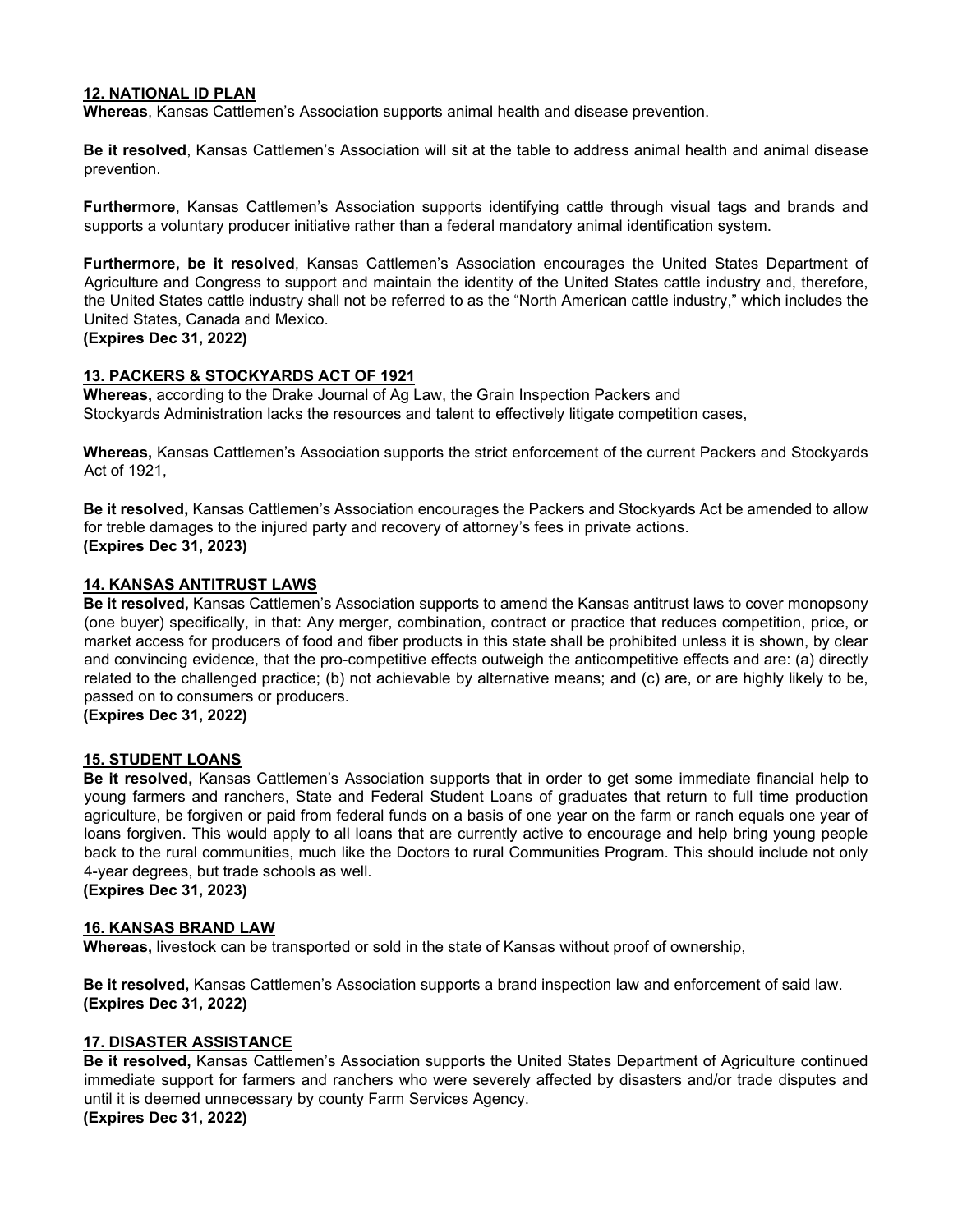#### **18. CATTLE RUSTLING**

**Whereas**, it was once a high crime to rustle cattle, modern laws have been lax when a person is convicted of cattle theft.

**Be it resolved**, Kansas Cattlemen's Association supports stricter laws regarding cases where a person is found guilty of cattle theft.

**Be it further resolved**, Kansas Cattlemen's Association advocates and works with legislators to stiffen the penalty of cattle rustling and livestock theft. **(Expires Dec 31, 2023)**

#### **19. ENERGY**

**Whereas**, Kansas Cattlemen's Association's mission states that we are dedicated to restoring profits to the farms, ranches and rural communities across Kansas,

**Be it resolved**, Kansas Cattlemen's Association supports a diversified energy grid that benefits rural communities and producers. **(Expires Dec 31, 2023)**

## **20. RESOLUTIONS**

**Be it resolved**, all Kansas Cattlemen's Association Resolutions will have a 2-year life span unless returned by a vote by the members.

**(Expires Dec 31, 2023)**

#### **21. HUMANE HORSE HANDLING**

**Be it resolved**, the Kansas Cattlemen's Association supports the humane movement and slaughter of horses within the boundaries of the USA.

**(Expires Dec 31, 2022)** 

#### **22. INVESTIGATIONS OF MERGERS**

**Whereas,** Kansas Cattlemen's Association supports fair market competition in the livestock industry,

**Be it Resolved**, Kansas Cattlemen's Association strongly encourages the Department of Justice to review, investigate, and enforce past and current mergers, both foreign and domestic, in relation to existing antitrust laws. **(Expires Dec 31, 2023)**

#### **23. ANIMAL WELFARE AND OWNERSHIP**

**Whereas,** a minority of extremist under the guise animal rights groups are trying to force their agenda on the current mainstream livestock industry which results in political action increasing costs of production and unreasonable expectations that have no actual benefit to animals,

**Therefore, be it Resolved**, Kansas Cattlemen's Association expects all government entities to promote animal welfare and good stewardship (such as Beef Quality Assurance guidelines) and recognize owners' rights in order to keep undue economic burden from being incurred by animal owners. **(Expires Dec 31, 2022)**

## **24. CATTLE EMISSIONS**

**Whereas,** Environmental Protection Agency is trying to regulate cattle emissions currently under the Clean Air Act or under any other instruments that may come in the future,

**Be it resolved**, Kansas Cattlemen's Association supports immunity from emissions regulations for livestock producers.

**(Expires Dec 31, 2023)**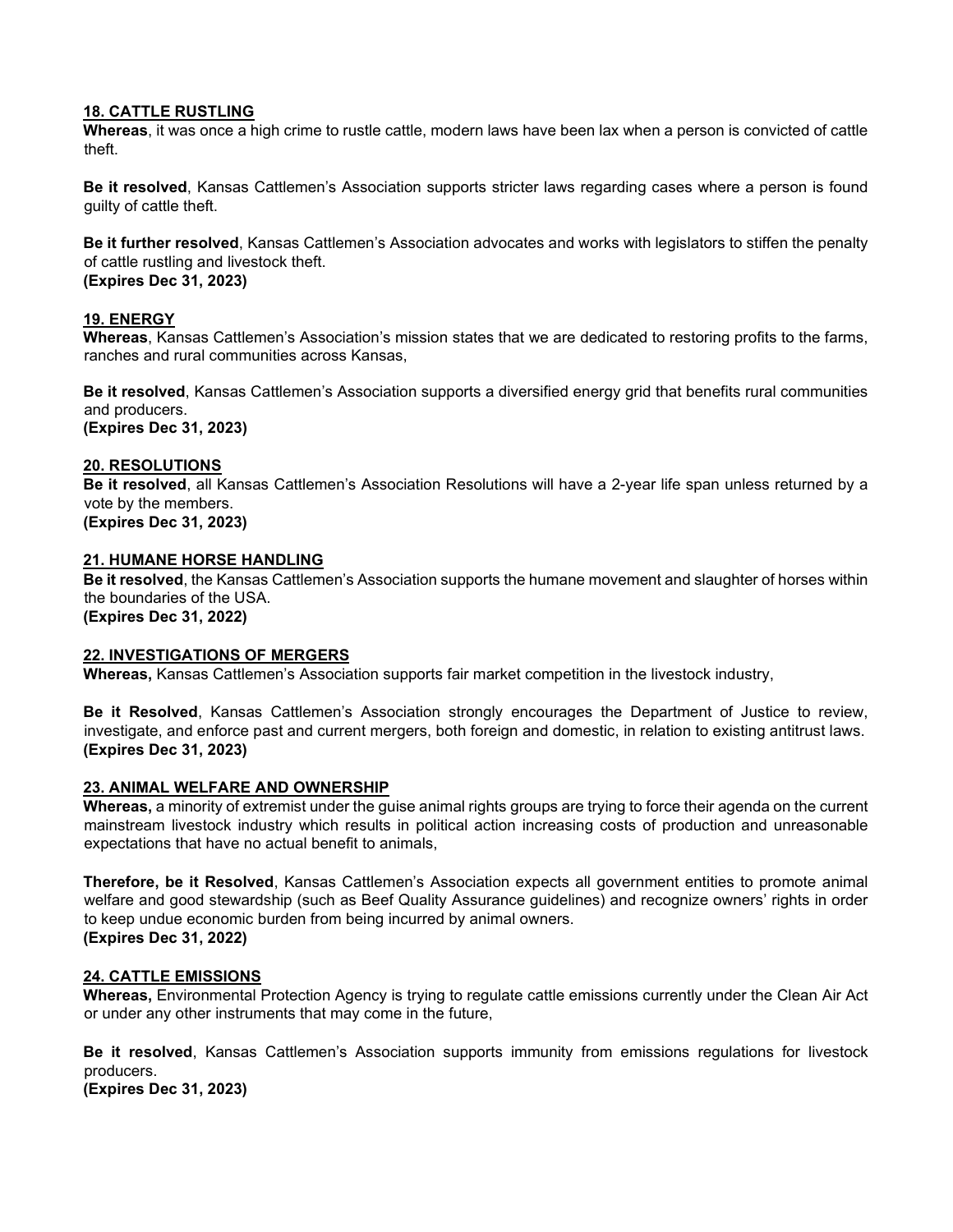## **25. WATER RIGHTS**

**Whereas,** a minority of extremists under the guise of environmental activist(s) have as an agenda to eliminate animal agriculture within the United States by using the Clean Water Restoration Act of 2009 or some other act yet to be named to impose undue burden on cattle producers that have no actual benefit to the environment.

**Be it resolved**, Kansas Cattlemen's Association requires that all government entities promote good environmental stewardship based on sound science in order to keep undue economic burden and hardship from being incurred by cattle producers.

**(Expires Dec 31, 2022)**

## **26. WILD AND FERAL HORSES**

**Whereas,** the population of wild/feral horses and burros in the western United States continues to outpace natural death loss and adoption rates, leading to rapid over-population, and

**Whereas,** over-population greatly contributes to range degradation, reducing bio diversity and productivity of wildlife and livestock,

**Whereas,** moving these animals from their native range to other regions of the United States only transfers the problems instead of solving them,

**And whereas,** the expanding wild/feral horse herd, at the cost of our nation's tax payers, unfairly competes for valuable feed resources with our food producing, domesticated livestock.

**Therefore, be it resolved,** Kansas Cattlemen's Association favors the use of euthanasia, fertility control, and other humane means of reduction and management of the population of wild/feral horses and burros in lieu of translocation of these animals to other regions of the United States. **(Expires Dec 31, 2022)**

#### **27. CONCENTRATION OF THE PACKING INDUSTRY**

**Be it resolved,** Kansas Cattlemen's Association highly disapproves of any further concentration of the big four packers.

**(Expires Dec 31, 2023)**

#### **28. KANSAS CATTLEMEN'S ASSOCIATION AS A PLAINTIFF IN THE WTO LAWSUITS**

**Kansas Cattlemen's Association supports** World Trade Organization trade cases brought to enforce the 1995 Uruguay trade agreement (Section 102(a)(1) stating that no provision of any of the Uruguay Round Agreement, or any similar actions, nor the application of any such provision to any person or circumstance, that is inconsistent with any law of the United States shall have effect, and at any time. Kansas Cattlemen's Association, if given the opportunity, may join lawsuits as a plaintiff.

**(Expires Dec 31, 2022)** 

#### **29. PROPERTY RIGHTS**

**Whereas,** we are independent cattlemen,

**Be it resolved,** Kansas Cattlemen's Association supports all private property rights. **(Expires Dec 31, 2022)**

#### **30. KANSAS CORPORATE FARMING LAWS**

**As an organization of independent producers**, Kansas Cattlemen's Association supports the current Kansas anti-corporate ag laws.

**(Expires Dec 31, 2022)**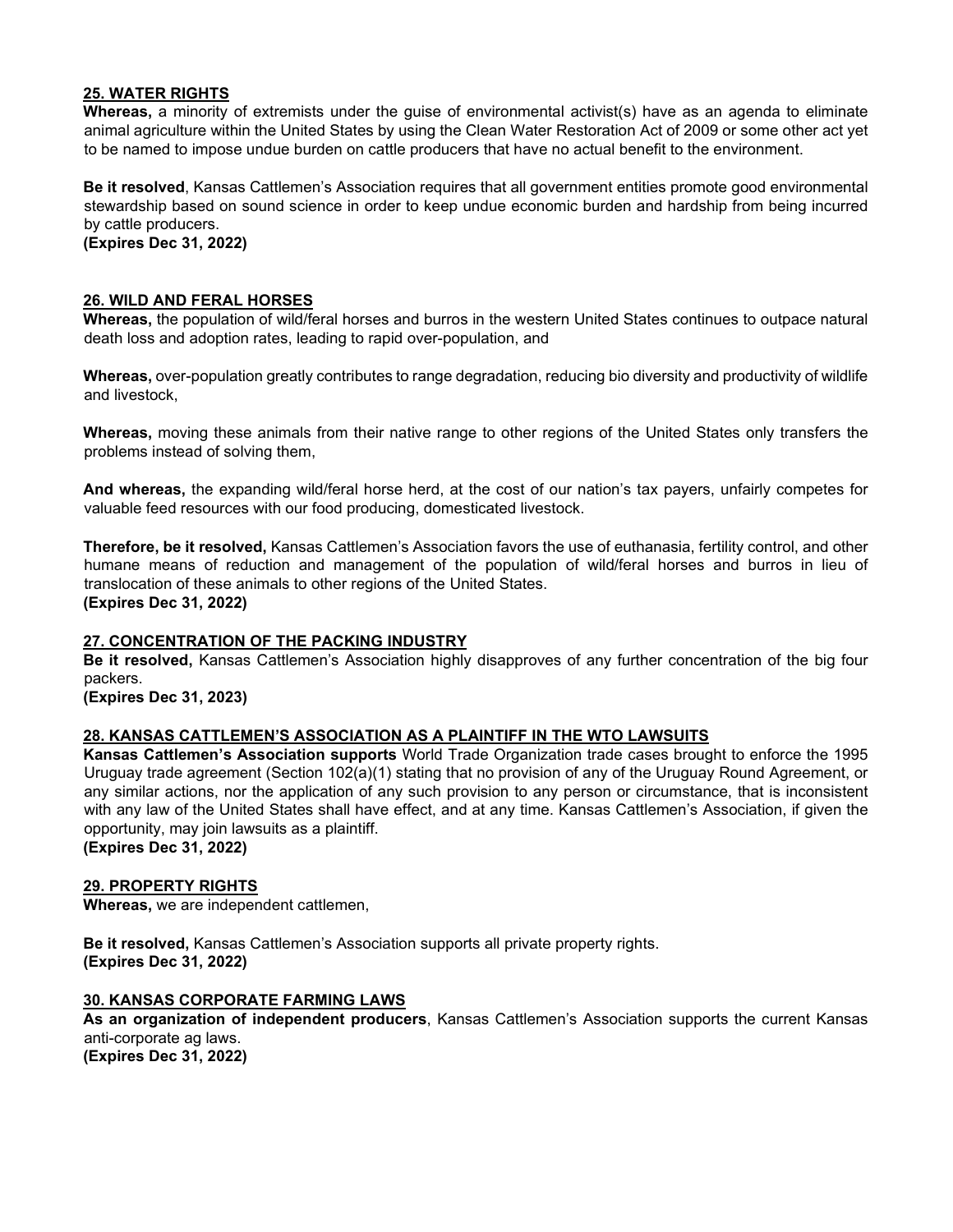### **31. BEEF CHECKOFF FOIA REQUESTS**

**Whereas,** USDA actively regulates and provides oversight to the Beef Promotion and Research Board,

**And whereas,** producers are required by the Beef Act and Beef Order to remit assessments to the Beef Promotion and Research Board,

**Be it resolved,** Kansas Cattlemen's Association Supports continued enforcement of Freedom of Information Act requests to United States Department of Agriculture for the Beef Board. **(Expires Dec 31, 2022)** 

## **32. STOP LOW PRICES AND SPECULATION – COLLABORATE WITH THE "SILK ROAD FOR WIN-WIN PROSPERITY**

**Whereas**, the North American farm sector is undergoing destructive pricing and trade policies, amidst decaying infrastructure – inadequate rail, waterways, rural hospitals, loss of nuclear power, lack of disaster-defenses, etc., and a plague of drugs and despair; and

**Whereas,** the "New Silk Road" policy of massive infrastructure-development is underway in nations all across Eurasia, and the U.S. has been invited by Chinese Pres. Xi Jinping to collaborate in this policy both abroad and here at home, for mutual, "win-win" economic benefit and ending poverty everywhere; therefore,

**Be It resolved,** Kansas Cattlemen's Association endorses the "Spirit of the New Silk Road" for economic betterment, as a "win-win" foreign policy for the United States **(Expires Dec 31, 2022)** 

## **33. RE-ENACT GLASS STEAGALL LAW FOR SOUND BANKING AND CREDIT TO REBUILD THE NATION**

**Whereas,** there is imminent danger or another financial blow-out, bigger than 2009, because nothing was done to fix the underlying dynamic of uncontrolled mega-bank speculation; our nation won't survive more bail-outs and consolidation; and

**Whereas,** we need sound banking to extend credit to re-build infrastructure and productivity – modern rail systems, new water supplies, nuclear power, rural hospitals, upgraded waterways, etc. with millions of new jobs and a secure farm sector, and

**Whereas,** the 1933 Glass Steagall Act worked for 66 years (until repeal in 1999), to keep separate useful community banking from speculative financial entities; therefore,

**Be it resolved,** Kansas Cattlemen's Association calls on the Kansas Congressional delegation and all of Congress, to re-enact the Glass Steagall Act. **(Expires Dec 31, 2022)** 

## **34. TEST TUBE MEAT**

**Whereas,** animal-based proteins and meat products are developed and grown in a laboratory for mass production and human consumption.

**And whereas,** livestock producers raise livestock in a manner which meets or exceeds all government regulations and industry accepted standards, harvests and processes livestock under inspection by the United States Department of Agriculture, and is for all purposes deemed a "wholesome" product,

**Be it resolved,** Kansas Cattlemen's Association supports the definition of beef to only include products derived from actual livestock traditionally born, raised, and harvested.

**Be it further resolved,** Kansas Cattlemen's Association strongly opposes any critique, definition, label or reference for any food product traditionally raised and inspected as anything other than "clean" as it is a fallacy of composition and misleading advertisement. Kansas Cattlemen's Association supports any and all restrictions for alternatives and/or laboratory harvests from defining a product as "clean meat" for the purposes of alluding that traditionally raised protein as something other than clean, wholesome, healthy, and/or safe. **(Expires Dec 31, 2022)**